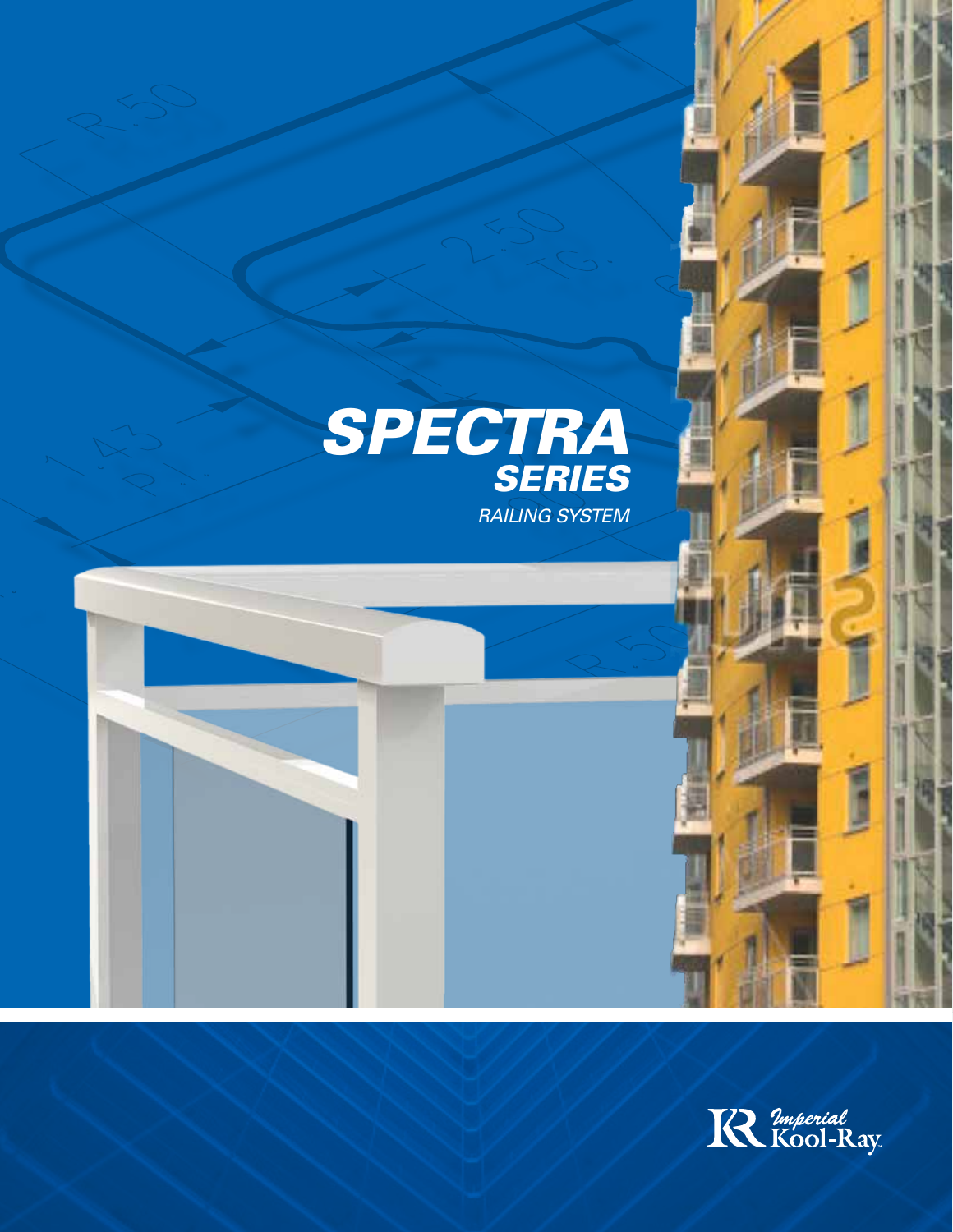## *Company*

*Imperial Manufacturing Group first opened its doors in 1979, and has grown to be a world-class manufacturer of more than 7,000 building, heating, air conditioning and ventilation products for residential and light commercial applications.* 

*New ideas and innovative solutions have been the foundation of Imperial Manufacturing Group's success since its inception. Field-based insight into the needs of customers, contractors and building professionals has been a constant source of ideas that Imperial has become adept at turning into successful products and systems.*

*With over 20 years of experience, Imperial's KoolRay railing division is*  *dedicated to developing and delivery consistent high-quality products. When you incorporate or select KoolRay products for your project, you get fully engineered and rigorously tested systems and products.*

## *Features & Benefits*

- Complete product support through *our in-house customer service engineering and sales team.*
- Heavy sidemount brackets used *for most facia mount applications.*
- • Meets all building code standards *and criteria.*
- • System is available with glass, *spindle or combination of the two.*
- Flexible system, able to meet *numerous project layouts and designs.*
- • Canadian designed *and manufactured.*

## *Spectra Series railing system*

#### *Handrail*

*Smooth continuous handrail which is esthetically pleasing, modern and easy to clean.*

#### *Corners*

*All corners are mitered for a cleaner*  look and all brackets are hidden when installed. The bracket used for *corners may be used for all angles (varying degrees).*

#### *End Cap*

In keeping with the quality and look *of the handrail and posts, end caps are made of aluminum.*





## *Post Base*

A key advantage in *selecting KoolRay's*  SPECTRA railing system, *is the solid aluminum extruded base. The overall strength and reduced flex offered by this product and process will easily pass the most stringent of tests.*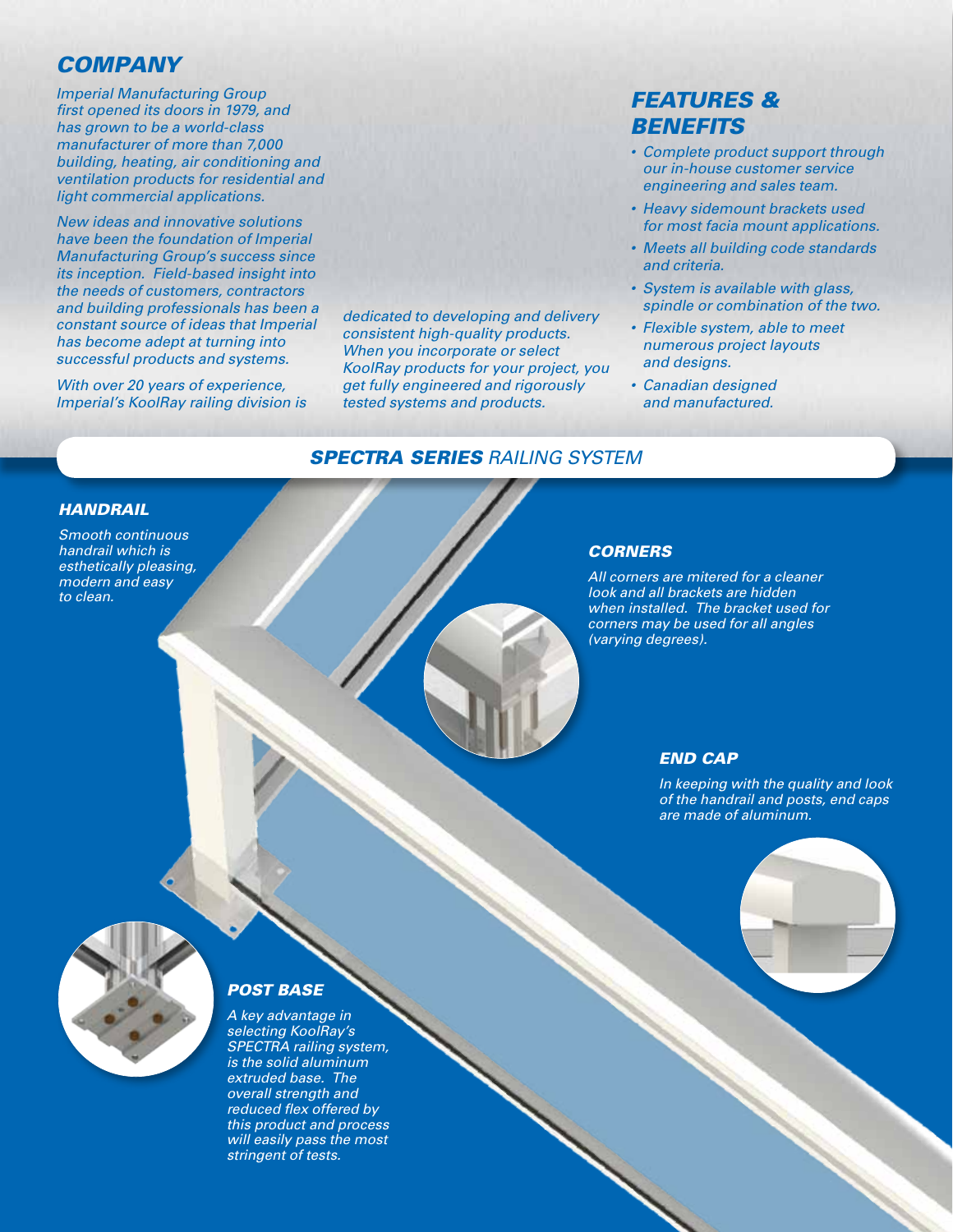# **R** *Imperial*<br>Kool-Ray

## *Material*

*Using the right material to provide maximum reliability and safety, while hitting the right esthetic notes is an ability and talent that you come to expect from suppliers, such as KoolRay.*

- All posts, top rails and post base *are made with aluminum alloy 60056A-T61.*
- Other components in our system *are made of 6063-T5 aluminum.*
- • Glass is 6mm tempered.

# *Paint Finish*

To complement any building look, *8 standard colours are available. The powder coat paint provides a top quality durable finish able to withstand harsh exterior elements. If you don't find the right colour from our standard offering, custom colours are available upon request.*







TECHNICAL DRAWING GLASS *Technical drawing glass*